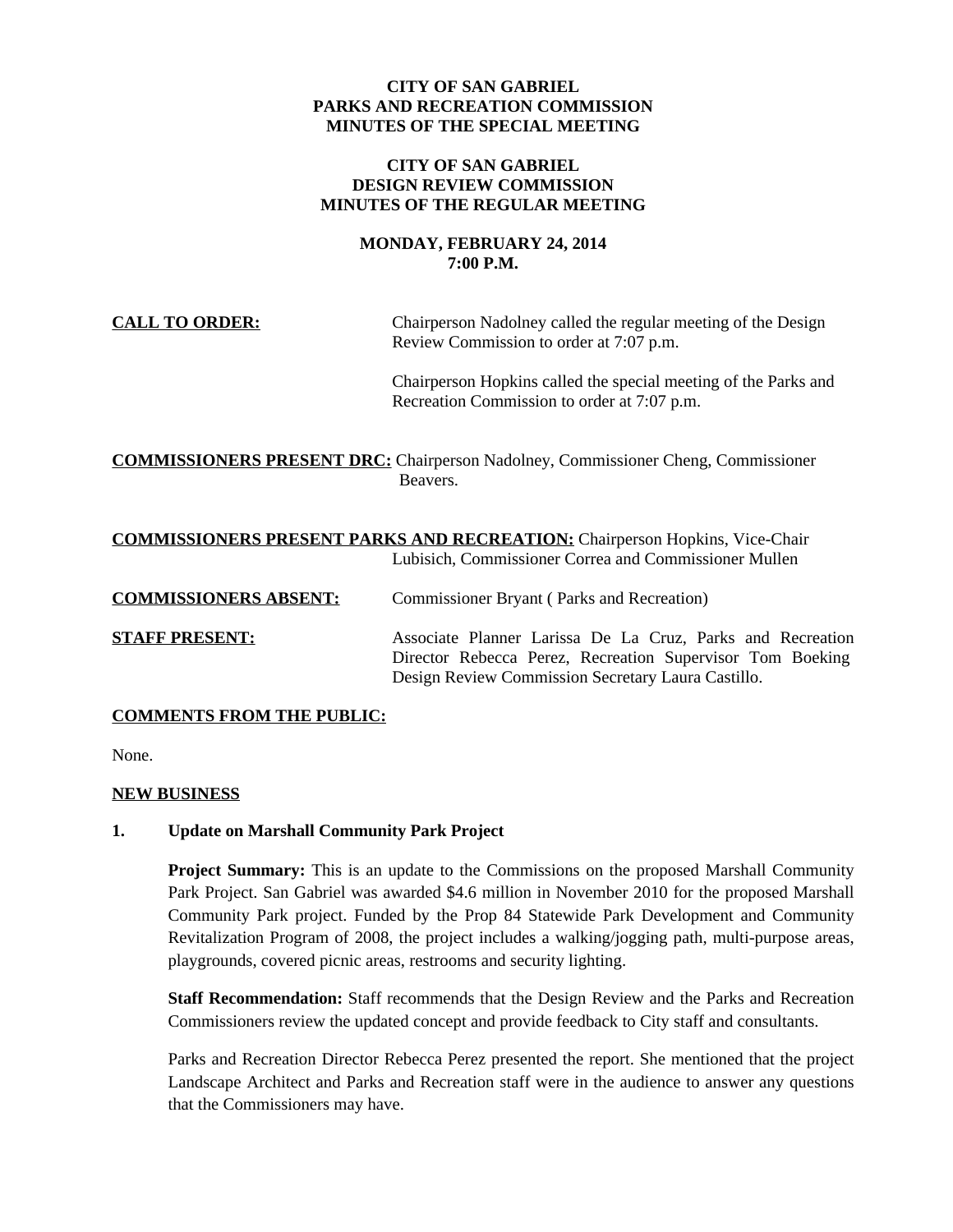### **Comments from the Design Review Commission:**

The DRC previewed the proposed project and asked for further clarity and made several suggestions that would further enhance the project.

The Commission asked for clarify regarding the hours for public restrooms.

Parks and Recreation Director, Rebecca Perez clarified that the operating hours will be from 7:30am-10:00pm. She added that after 10:00pm the facilities shall be locked.

The Commission also made several suggestions including:

- adding security lighting throughout the park;
- Ensuring that the width of the sidewalks are adequate; and
- Consider using drought tolerant plants for landscaping.

The Commission asked about drinking fountains. Parks and Recreation Director Perez confirmed that two new drinking fountains will be installed.

The Commission asked how many contractors would be uses. Ms. Perez confirms that only one general contractor will be utilized when bidding for this project.

The Commission asked about the public art component. Ms. Perez said that the public art is a component that is yet to be finalized and that she has been working the *Amigos De Los Rios* regarding art ideas.

The Commission suggested that the public art ideas should represent different ethnicities.

The Commission asked about the status of Marshall school. Ms. Perez mentioned that there are no intentions on re-opening Marshall Middle School.

School board president Bob Brusch was present and stated that essential retrofitting that the school needs is too costly and there is also not enough parking at that site to reopen it as a school.

The Commission asked about the maintenance of the building. Ms. Perez said that the maintenance of the building will remain responsibility of the school district and that the maintenance of the park and playground will be responsibility of the City.

The Commission asked about lighting for the proposed monument sign.

Mr. Greg Clark of David Evans and Associates said that the proposed park sign will be up lit.

The Commission asked about fencing at the park. Mr. Clark mentioned that a decorative fence is installed at the property line. He further clarified that the plans call for 7 ft.

The Commission suggested that the fence be lowered to 6feet.

The Commission also asked about the proposed turf and maintenance of it. Mr. Clark said that it will have a maintenance plan for cleaning the turf and he also added that the drainage system has a high percolation rate.

The Commission asked about the proposed playground and fitness equipment.

Mr. Clark said that an ADA accessible playground and fitness equipment will be installed.

The Commission asked if traffic studies would be conducted as part of the project. Ms. Perez clarified that a traffic study will not be conducted because cross walks are not being installed.

# **Comments from the Parks and Recreation Commission:**

The Commission reviewed the project and made several suggestions that would further enhance the project.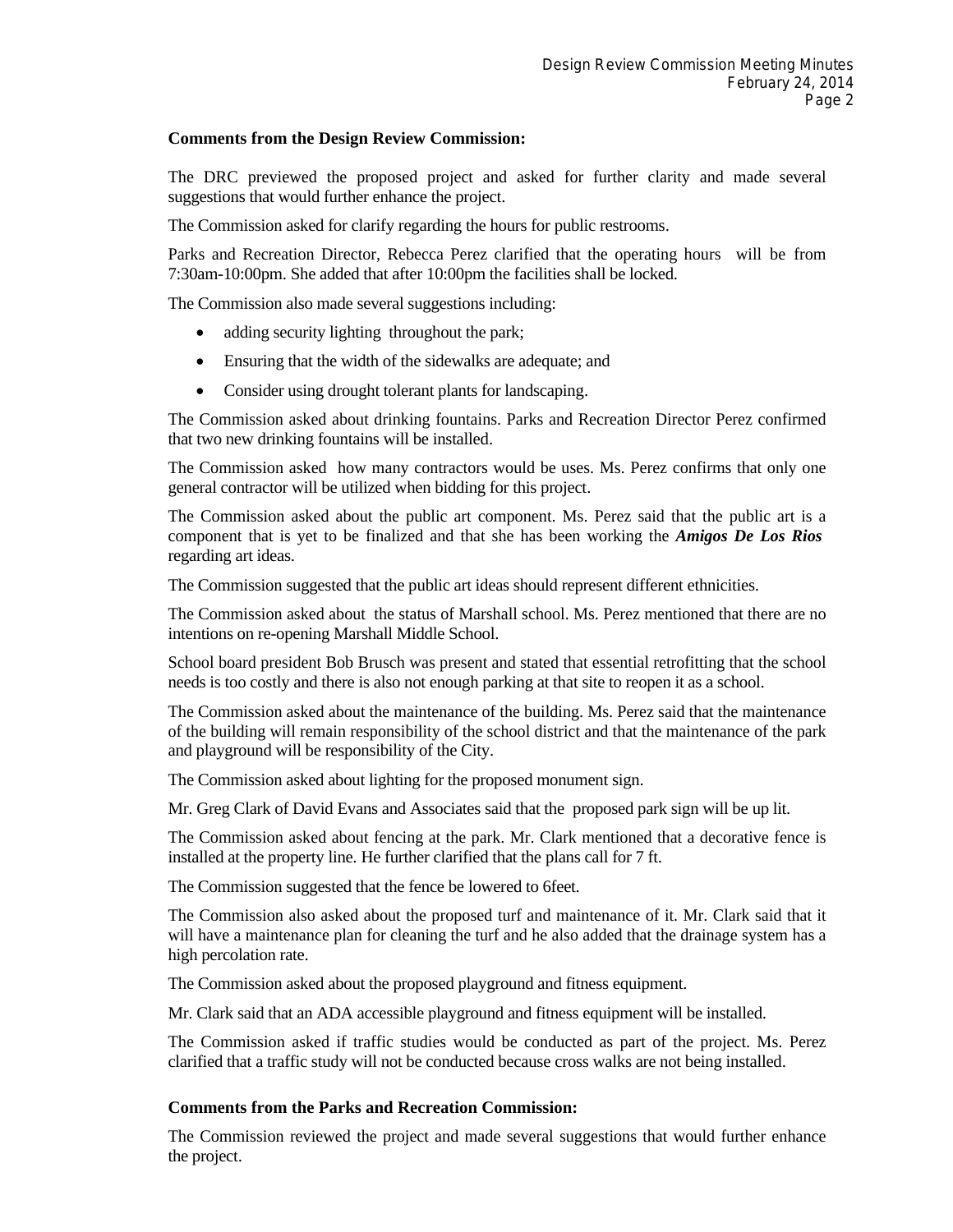The Commission asked about the material of the tables and benches and whether they would will be glued down.

Mr. Clark clarified that the benches will be concrete and will be significantly heavy. He also mentioned that the basketball court will be concrete.

The Commission asked about lighting throughout the park. Mr. Clark said that more lighting will be provided at the handball and volleyball courts since they are darker than the rest of the park. He also mentioned that additional lighting will be provided at the park to overlap foot and pedestrian lighting. This lighting is for general type play and use of the park, not just for sports.

The Commission asked about timers for the lights. Mr. Clark clarified that timers will be used for lights to control when they turn off and on.

The Commission asked about spectator benches for parents to use and for safety precautions during sports games; Mr. Clark said there wouldn't be a specific area for that.

The Commission asked about the safety and access to the park. Ms. Perez confirmed that the main entrance to the park will be locked during off hours.

#### **APPROVAL OF MINUTES:**

Commissioner Cheng made a motion to approve the special meeting minutes of November 4, 2013 and the regular meeting minutes of November 25, 2013. Chairperson Nadolney seconded the motion. The minutes were approved.

### **COMMENTS BY STAFF:**

Associate Planner De La Cruz announced the re-appointment of Chairperson Nadolney and Commissioner Cheng to the Design Review Commission. Commissioner and Landscape Architect, Rhett Beavers, was welcomed on to the DRC Commission as the newest member.

In addition, Chairperson Nadolney made a motion to nominate the shift in re-organization of the DRC Commission. Commissioner Rhett Beavers seconded the motion. The Commissioners were elected to the following positions:

- Chairman Raymond Cheng
- Vice-Chair Rhett Beavers
- Commissioner Marsha Nadolney

A separate incident involving a suspicious male individual who unexpectedly joined the meeting at approximately 7:45pm was a call for concern. Although Associate Planner De La Cruz was able to mitigate the potentially dangerous situation by contacting the San Gabriel Police Department, it was important to address this concern and talk about the structure of future meetings by providing safety to staff as well as attendees. Parks and Recreation Director Perez agreed to discuss this concern at the next Executive Team Meeting.

# **COMMENTS BY COMMISSIONERS:**

**Chairperson Nadolney adjourned the meeting at 8:26 p.m. to a regular meeting on March 24, 2014 at 7pm.**

### **Chairperson Hopkins adjourned the meeting at 8:26 p.m. to a regular meeting on March 3, 2014 at 7pm.**

\* \* \* \* \*

The complete text of the Design Review Commission meeting minutes is available on tape and may be reviewed within 90 days after the meeting in the Community Development Department office at City Hall during regular business hours.